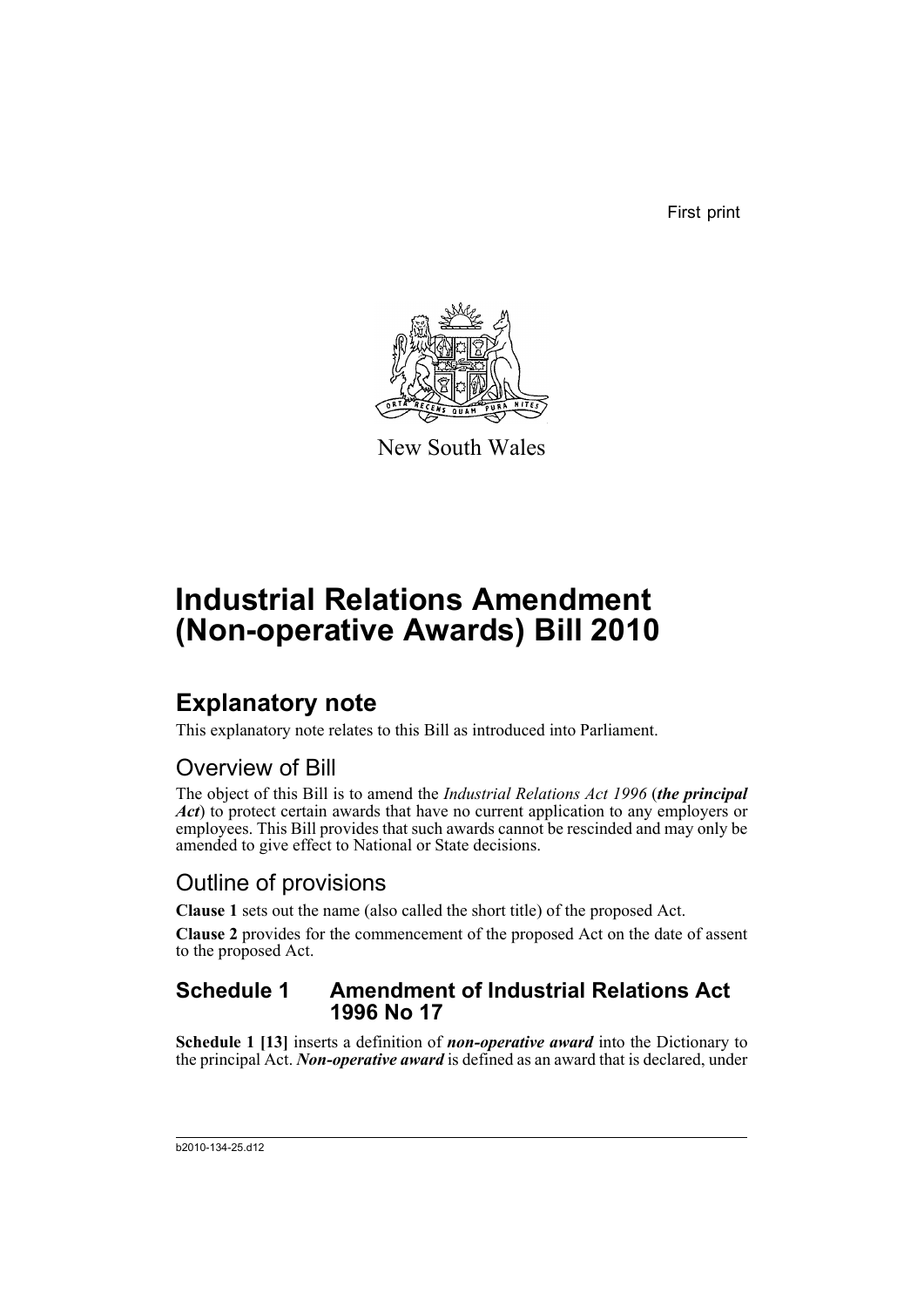Explanatory note

section 19, 20 or 20A of the principal Act, to be an award that does not have any current application to any employer or employee.

**Schedule 1 [8]** inserts proposed section 20A. The proposed section provides that the Commission may, if satisfied that an award does not currently apply to any employer or employee, make a declaration to that effect. The proposed section also provides that the Industrial Registrar is to keep a register of non-operative awards. **Schedule 1 [6] and [7]** make similar amendments that allow for a declaration that an award does not currently apply to any employee or employer as a result of a review of awards under section 19 of the principal Act or as a result of the consolidation of awards under section 20 of that Act.

**Schedule 1 [1]** amends section 17 of the principal Act to provide that a non-operative award may not be varied or rescinded under that section. However, **Schedule 1 [10]** amends section 52 of the principal Act to provide that the Commission is to vary non-operative awards to give effect to certain National or State decisions that generally affect, or are likely to generally affect, the conditions of employment of employees in New South Wales.

**Schedule 1 [11]** amends Schedule 4 to the principal Act to enable the making of regulations containing provisions of a savings or transitional nature consequent on the enactment of the proposed Act.

**Schedule 1 [12]** provides that an award that was in force on the date that this Bill was introduced into the Legislative Assembly may be declared to be a non-operative award, and that any purported rescission or variation of such an award between that date and the date of assent to the proposed Act, is of no effect.

**Schedule 1 [2]–[5] and [9]** make consequential amendments.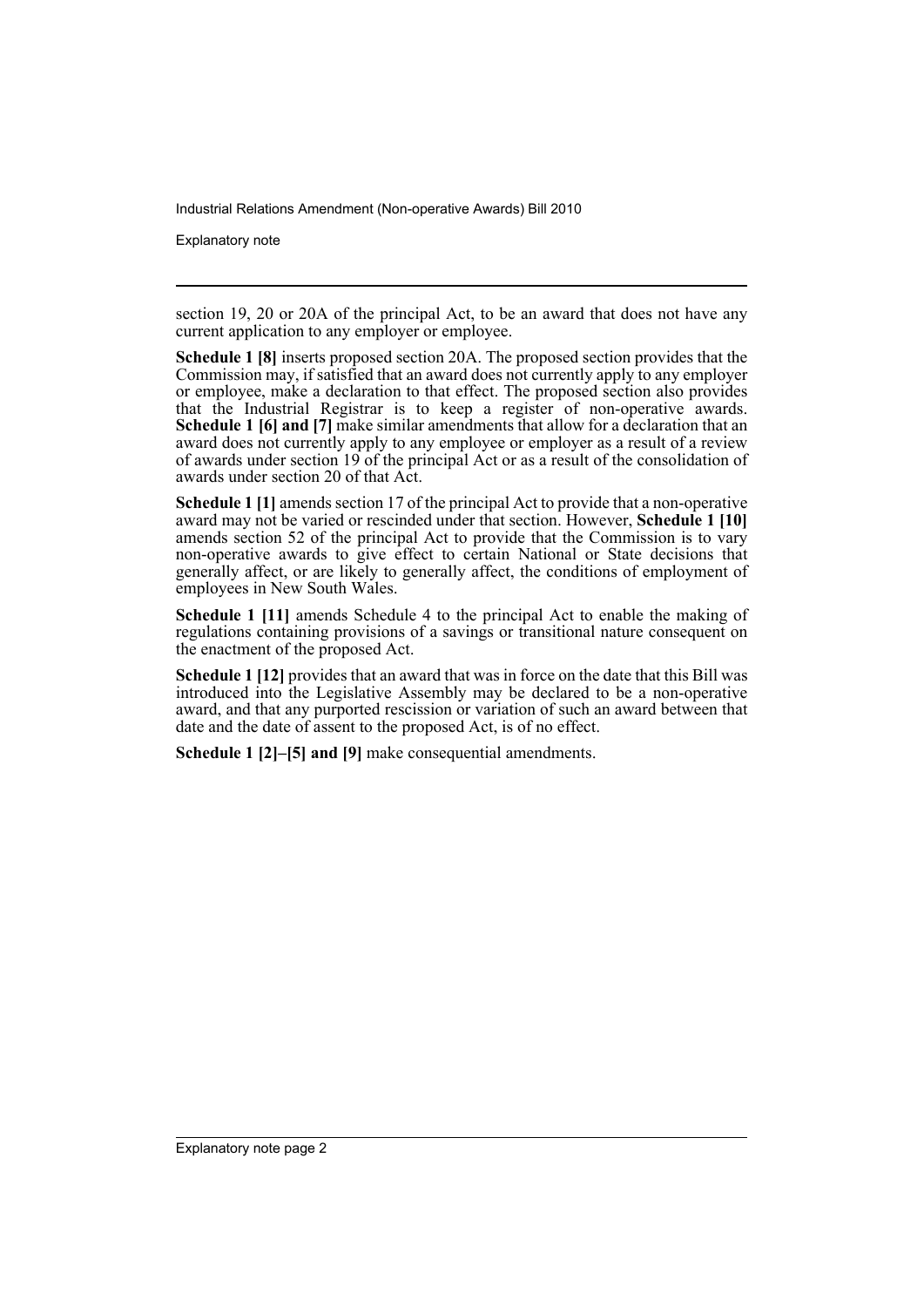First print



New South Wales

# **Industrial Relations Amendment (Non-operative Awards) Bill 2010**

## **Contents**

|                                                             | Page |
|-------------------------------------------------------------|------|
| Name of Act                                                 |      |
| 2 Commencement                                              |      |
| Schedule 1 Amendment of Industrial Relations Act 1996 No 17 | 3.   |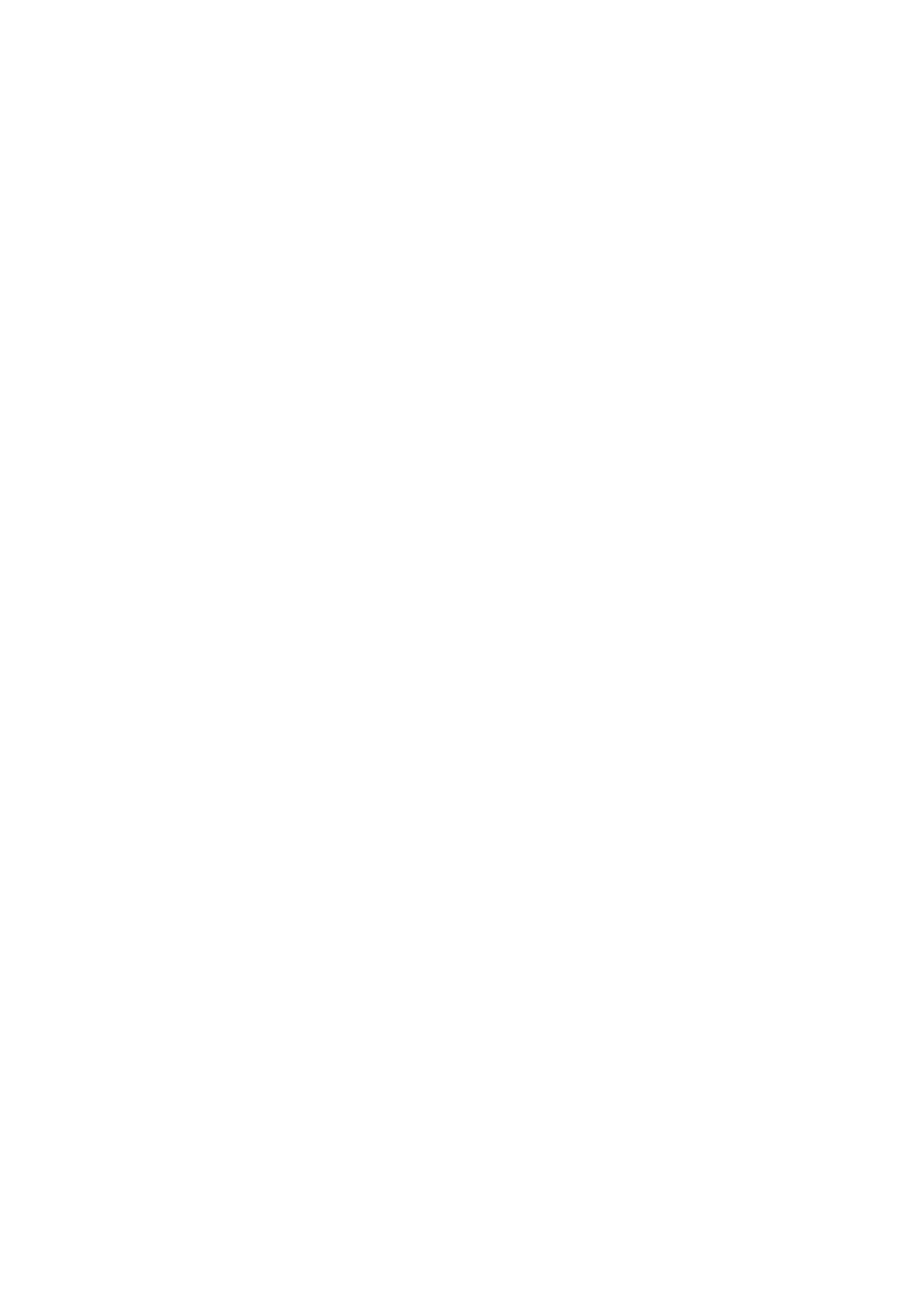

New South Wales

## **Industrial Relations Amendment (Non-operative Awards) Bill 2010**

No , 2010

#### **A Bill for**

An Act to amend the *Industrial Relations Act 1996* to protect non-operative awards; and for other purposes.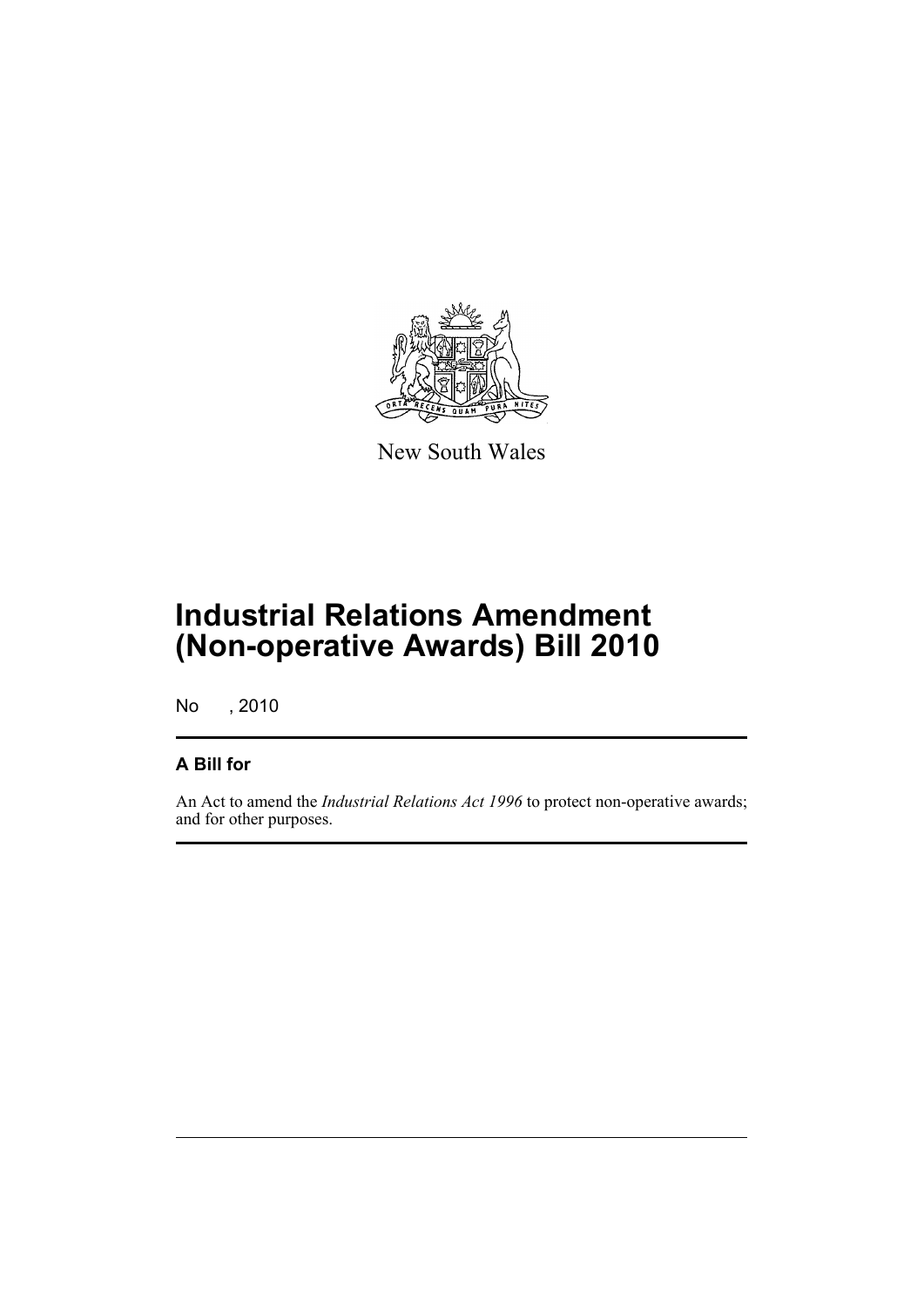<span id="page-5-1"></span><span id="page-5-0"></span>

| The Legislature of New South Wales enacts: |                                                                                             | 1                            |
|--------------------------------------------|---------------------------------------------------------------------------------------------|------------------------------|
| 1                                          | Name of Act                                                                                 | $\mathcal{P}$                |
|                                            | This Act is the <i>Industrial Relations Amendment (Non-operative</i> )<br>Awards) Act 2010. | 3<br>$\overline{\mathbf{4}}$ |
|                                            | Commencement                                                                                | 5                            |
|                                            | This Act commences on the date of assent to this Act.                                       |                              |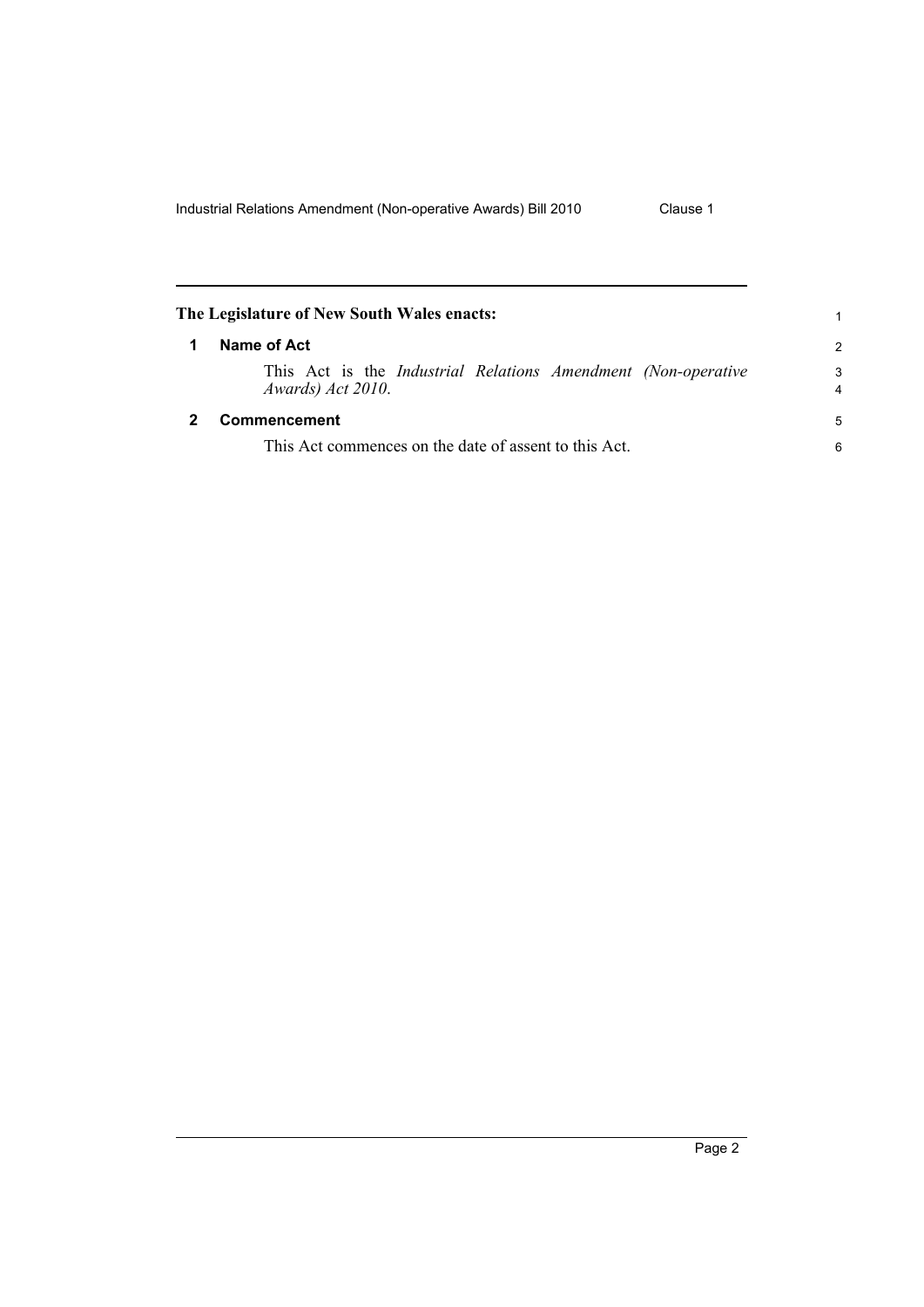1 2

#### <span id="page-6-0"></span>**Schedule 1 Amendment of Industrial Relations Act 1996 No 17**

| [1] | Section 17 Variation or rescission of award (other than non-operative<br>award) |     |                                                                                                                                                                                            |                      |  |
|-----|---------------------------------------------------------------------------------|-----|--------------------------------------------------------------------------------------------------------------------------------------------------------------------------------------------|----------------------|--|
|     | section $17(1)$ .                                                               |     | Insert "(other than a non-operative award) under this section" after "award" in                                                                                                            | 5<br>6               |  |
| [2] | Section 17 (1), note                                                            |     |                                                                                                                                                                                            | $\overline{7}$       |  |
|     |                                                                                 |     | Insert at the end of section $17(1)$ :<br>Note. A non-operative award may be varied under section 52.                                                                                      | 8<br>9               |  |
| [3] | <b>Section 17 (3)</b>                                                           |     |                                                                                                                                                                                            | 10                   |  |
|     |                                                                                 |     | Insert "(other than a non-operative award)" after "An award".                                                                                                                              | 11                   |  |
| [4] | <b>Section 17 (4)</b>                                                           |     |                                                                                                                                                                                            | 12                   |  |
|     |                                                                                 |     | Insert "(other than a non-operative award)" after "award".                                                                                                                                 | 13                   |  |
| [5] |                                                                                 |     | <b>Section 19 Review of awards</b>                                                                                                                                                         | 14                   |  |
|     |                                                                                 |     | Omit "rescind obsolete awards" from section 19 (2).                                                                                                                                        | 15                   |  |
|     |                                                                                 |     | Insert instead "determine whether or not an award has any current application<br>to any employer or employee".                                                                             | 16<br>17             |  |
| [6] | <b>Section 19 (6)</b>                                                           |     |                                                                                                                                                                                            | 18                   |  |
|     | Omit the subsection. Insert instead:                                            |     |                                                                                                                                                                                            |                      |  |
|     | (6)                                                                             |     | The Commission is to:                                                                                                                                                                      | 20                   |  |
|     |                                                                                 | (a) | make such changes to awards as it considers necessary as<br>a result of a review, or                                                                                                       | 21<br>22             |  |
|     |                                                                                 | (b) | in the case of an award that the Commission determines<br>does not have any current application to any employer or<br>employee—make a declaration to that effect, or                       | 23<br>24<br>25       |  |
|     |                                                                                 | (c) | in the case of a non-operative award that the Commission<br>determines has current application to an employer or<br>employee—declare that the award is no longer a<br>non-operative award. | 26<br>27<br>28<br>29 |  |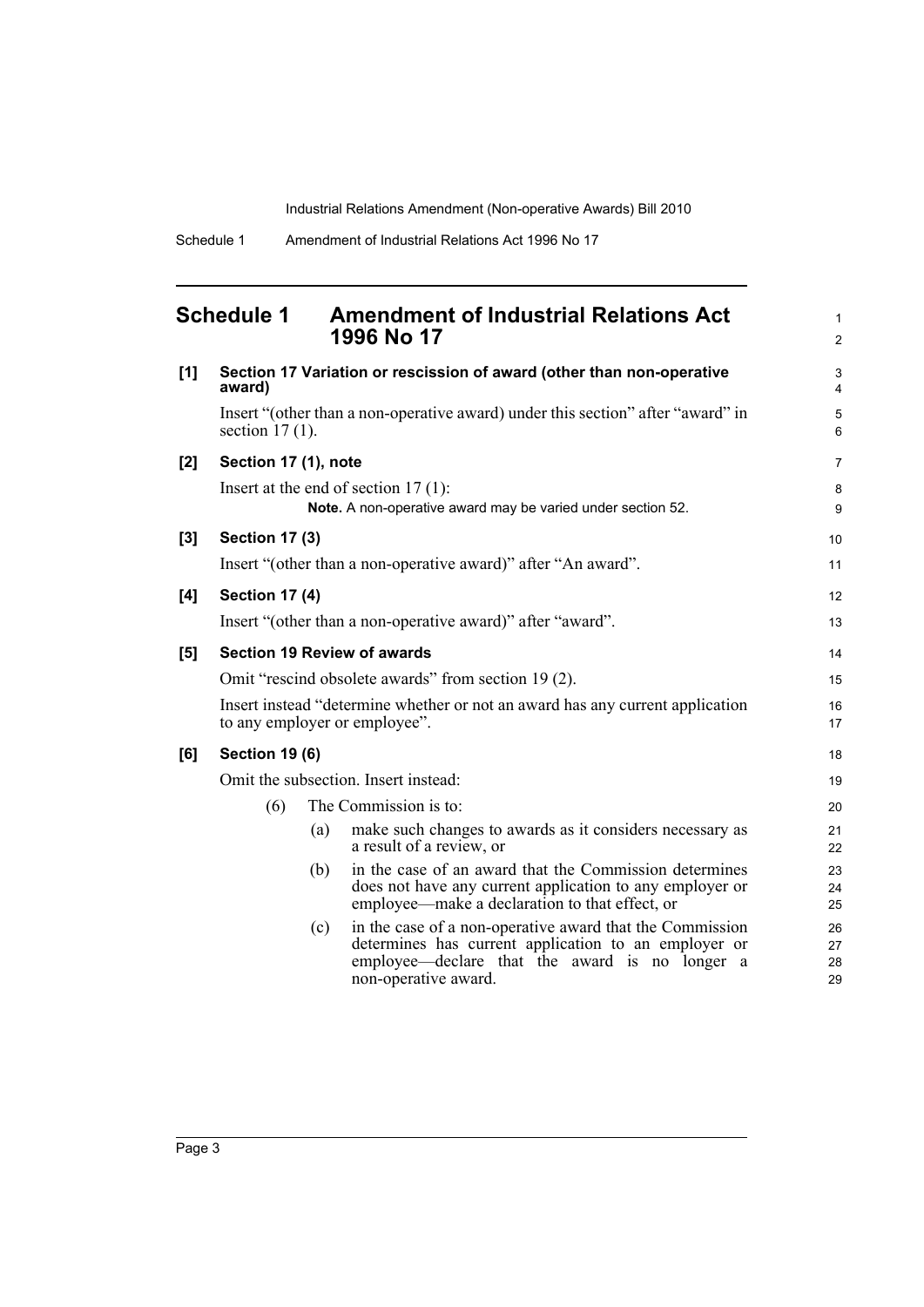Amendment of Industrial Relations Act 1996 No 17 Schedule 1

| [7]    |                                                                                                                   |                       | <b>Section 20 Consolidation of awards</b>                                                                                                                                                                     | 1                    |
|--------|-------------------------------------------------------------------------------------------------------------------|-----------------------|---------------------------------------------------------------------------------------------------------------------------------------------------------------------------------------------------------------|----------------------|
|        |                                                                                                                   |                       | Omit section 20 (2). Insert instead:                                                                                                                                                                          | $\overline{c}$       |
|        |                                                                                                                   | (2)                   | The Commission may, in connection with the consolidation of<br>awards, declare that an award does not have any current<br>application to any employer or employee.                                            | 3<br>4<br>5          |
| [8]    |                                                                                                                   | <b>Section 20A</b>    |                                                                                                                                                                                                               | 6                    |
|        | Insert after section 20:                                                                                          |                       |                                                                                                                                                                                                               |                      |
|        | 20A<br>Non-operative awards                                                                                       |                       |                                                                                                                                                                                                               | 8                    |
|        |                                                                                                                   | (1)                   | The Commission may:                                                                                                                                                                                           | 9                    |
|        |                                                                                                                   |                       | if the Commission is satisfied that an award does not have<br>(a)<br>any current application to any employer or employee—<br>make a declaration to that effect, or                                            | 10<br>11<br>12       |
|        |                                                                                                                   |                       | if the Commission is satisfied that a non-operative award<br>(b)<br>has current application to an employer or employee—<br>declare that the award is no longer a non-operative award.                         | 13<br>14<br>15       |
|        |                                                                                                                   | (2)                   | Section 11 applies to any such declaration as if it were an award.                                                                                                                                            | 16                   |
|        |                                                                                                                   | (3)                   | The Industrial Registrar is to keep a register of non-operative<br>awards.                                                                                                                                    | 17<br>18             |
|        |                                                                                                                   | (4)                   | A copy of the register is to be published by the Industrial<br>Registrar on the NSW industrial relations website.                                                                                             | 19<br>20             |
| [9]    | Section 52 Variation of awards and other orders on adoption of National<br>decisions or making of State decisions |                       |                                                                                                                                                                                                               | 21<br>22             |
|        |                                                                                                                   |                       | Insert "(other than non-operative awards)" after "awards".                                                                                                                                                    | 23                   |
| $[10]$ |                                                                                                                   | <b>Section 52 (2)</b> |                                                                                                                                                                                                               | 24                   |
|        | Omit the note to section 52. Insert instead:                                                                      |                       |                                                                                                                                                                                                               |                      |
|        |                                                                                                                   | (2)                   | When adopting the principles or provisions of a National decision<br>or making a State decision, the Commission is to vary<br>non-operative awards to the extent necessary to give effect to the<br>decision. | 26<br>27<br>28<br>29 |
| $[11]$ | Schedule 4 Savings, transitional and other provisions                                                             |                       |                                                                                                                                                                                                               | 30                   |
|        | Insert at the end of clause $2(1)$ :                                                                              |                       |                                                                                                                                                                                                               | 31                   |
|        |                                                                                                                   |                       | Industrial Relations Amendment (Non-operative Awards)<br>Act 2010                                                                                                                                             | 32<br>33             |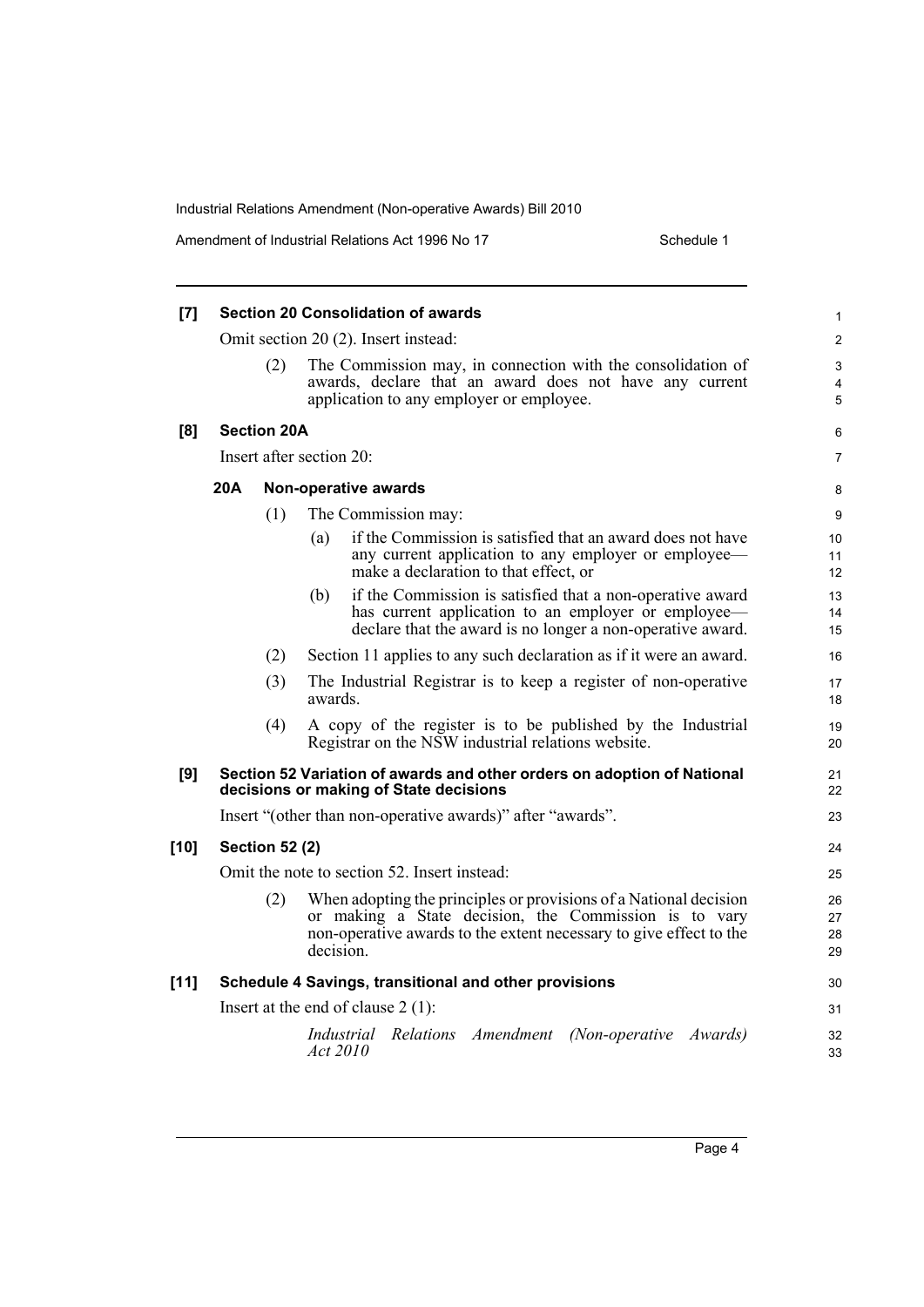Schedule 1 Amendment of Industrial Relations Act 1996 No 17

| $[12]$ | <b>Schedule 4</b><br>Insert at the end of the Schedule with appropriate Part and clause numbering: |                                                                                                                                                                                                                                                                                                                                                                                                                                                                                                           |                                                 |
|--------|----------------------------------------------------------------------------------------------------|-----------------------------------------------------------------------------------------------------------------------------------------------------------------------------------------------------------------------------------------------------------------------------------------------------------------------------------------------------------------------------------------------------------------------------------------------------------------------------------------------------------|-------------------------------------------------|
|        | <b>Part</b>                                                                                        | Provisions consequent on enactment of<br><b>Industrial Relations Amendment</b><br>(Non-operative Awards) Act 2010                                                                                                                                                                                                                                                                                                                                                                                         | $\overline{2}$<br>3<br>4<br>5                   |
|        |                                                                                                    | Non-operative awards                                                                                                                                                                                                                                                                                                                                                                                                                                                                                      | 6                                               |
|        | (1)<br>(2)                                                                                         | This clause applies to an award that:<br>was in force on the date of introduction, and<br>(a)<br>was varied or rescinded during the period commencing on<br>(b)<br>the date of introduction and ending immediately before the<br>commencement of the 2010 amending Act.<br>On or after the commencement of the 2010 amending Act, the<br>Commission may make a declaration under section 20A in<br>relation to an award to which this clause applies as if the award<br>had not been rescinded or varied. | 7<br>8<br>9<br>10<br>11<br>12<br>13<br>14<br>15 |
|        | (3)                                                                                                | If the Commission makes a declaration under section $20A(1)(a)$<br>in relation to such an award, the award continues in force as if the<br>variation or rescission referred to in subclause $(1)$ (b) had not<br>occurred.                                                                                                                                                                                                                                                                                | 16<br>17<br>18<br>19                            |
|        | (4)                                                                                                | In this clause:<br><i>date of introduction</i> means the date on which the Bill for the<br>2010 amending Act was introduced into the Legislative<br>Assembly.<br><b>the 2010 amending Act</b> means the <i>Industrial Relations</i><br>Amendment (Non-operative Awards) Act 2010.                                                                                                                                                                                                                         | 20<br>21<br>22<br>23<br>24<br>25                |